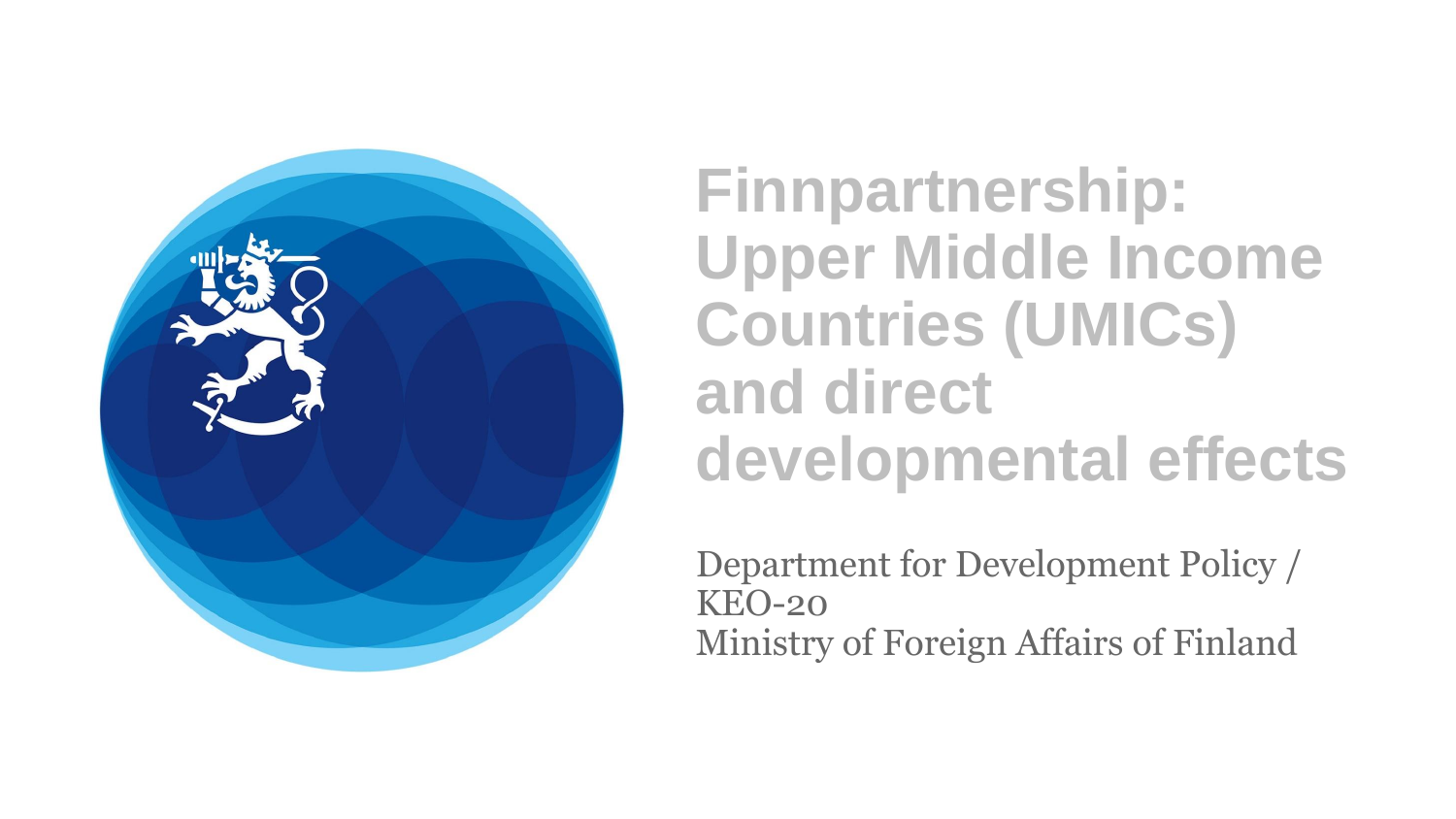### **Direct development effects and areas that influence them**

- Work
- Economic development
- Learning
- Responsibility
- Social development
- Energy, natural resources, water
- Environment
- Conflict countries and fragile country

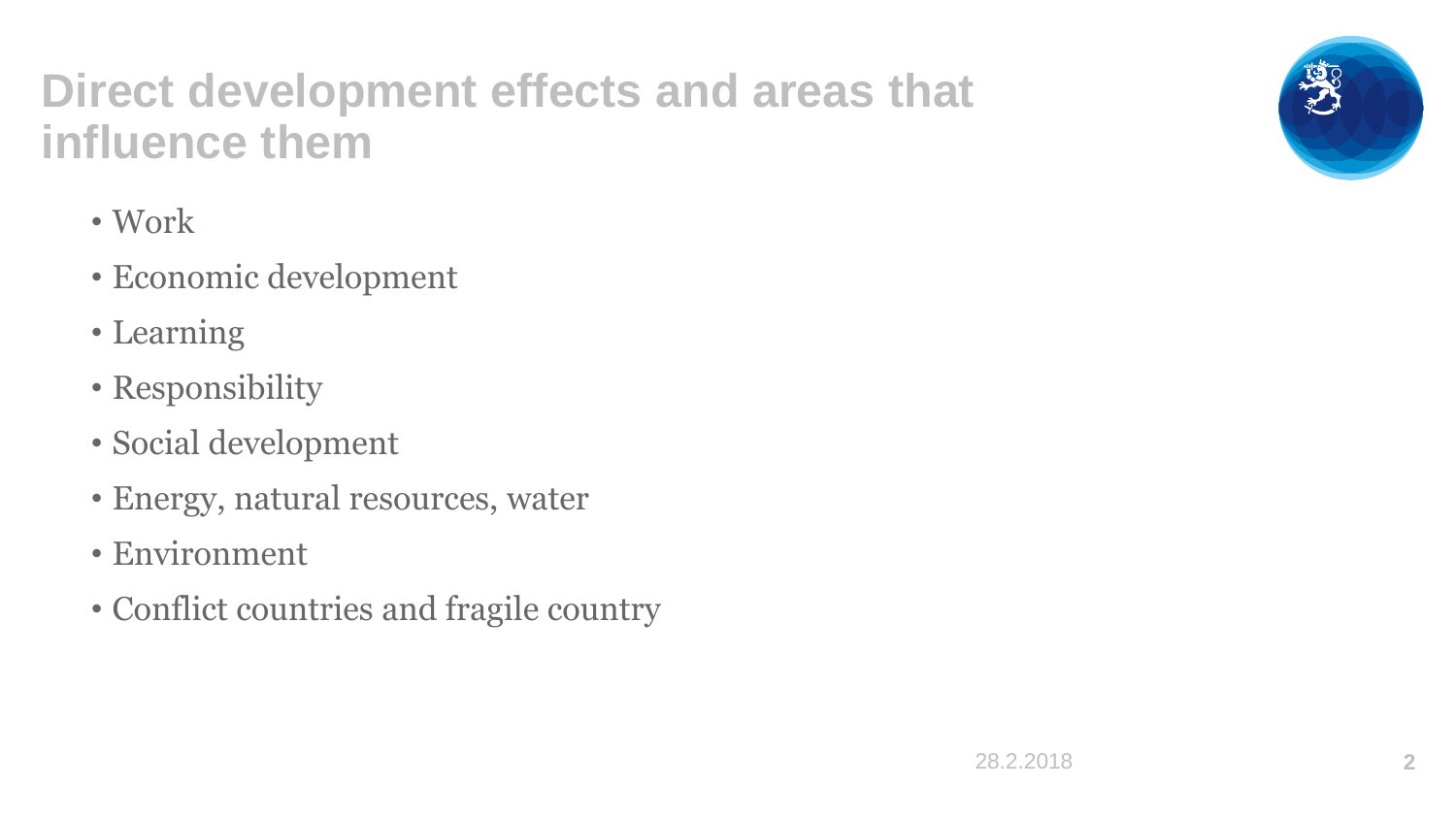## **Work**

Creating jobs is among basic activities. So mere quantitative job targets cannot be considered to have a 'direct development effect'

- Creating jobs for women and youth
- Creating jobs for disabled people, ethnic or other minorities, indigenous people, refugees, evacuees, people with HIV, other groups easily facing isolation
- Creating indirect jobs for subcontractors, service providers, other actors in the value chain
- Improving work conditions (e.g. occupational safety and health, employment security, wage levels, working hours, maternity and paternity leave and benefits, the right to return to the same job after e.g. maternity leave and other job-related social security)
- Developing programmes that promote knowledge transfer, e.g. developing the capacity of local people for management and expert responsibilities; rotation programmes between Finland and the developing country
- Promoting the right for employees to become organised
- Collecting social security fees, paying the employer's contributions
- Developing capacity to improve recruitment efforts
- Making actors in the value chain a part of the economy
- Taking initiative / leadership in promoting employment matters

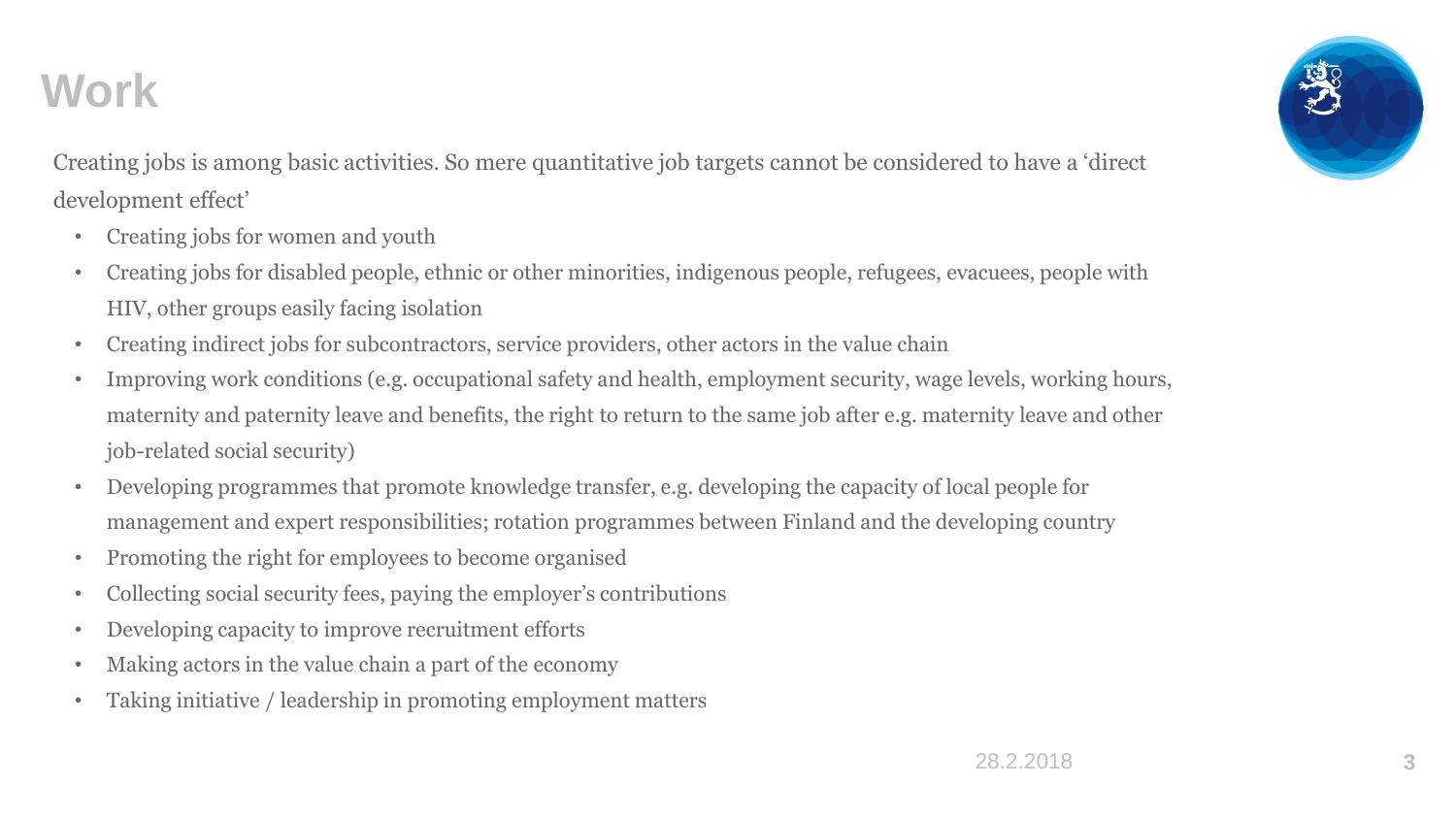# **Economic development**

- Diversifying the economy in a country where over 50 % of the country's GDP comes from a single product, by focusing elsewhere than the main product sector
- By locating to poor areas, e.g. poorer areas than those with average income, also urban slums
- Including local companies, especially micro and SMB companies, women-owned businesses and those may easily become isolated into the value chains
- Developing physical infrastructure and electricity and telecommunications infrastructure in a manner that it benefits the broader society, e.g. public transport, feeder roads
- Technology transfer so that it can be used by producers, subcontractors, customers, other actors in the value chain, the public sector, the local community, civil society or industry
- The business operations and trade opportunities of disabled people, people who are among ethnic or other minorities, indigenous people, refugees and evacuees, those with HIV, and other groups who may easily become isolated, in a manner where the associated group's expertise is utilised so that they benefit from it
- Making the economy official, especially subcontractors and other actors in the value chain
- Responsibility certification in the value chain
- A significant amount of purchases from poorer countries or within UMIC from poor regions
- Purchases so that the share of local products / services of the production is significant
- Channelling of significant 'incremental' private and public funding to sustainable development (not including Finnish development cooperation funds)
- Participation in the development of the tax collection system and public economic administration by, for example, paying taxes that are included in the country's budget

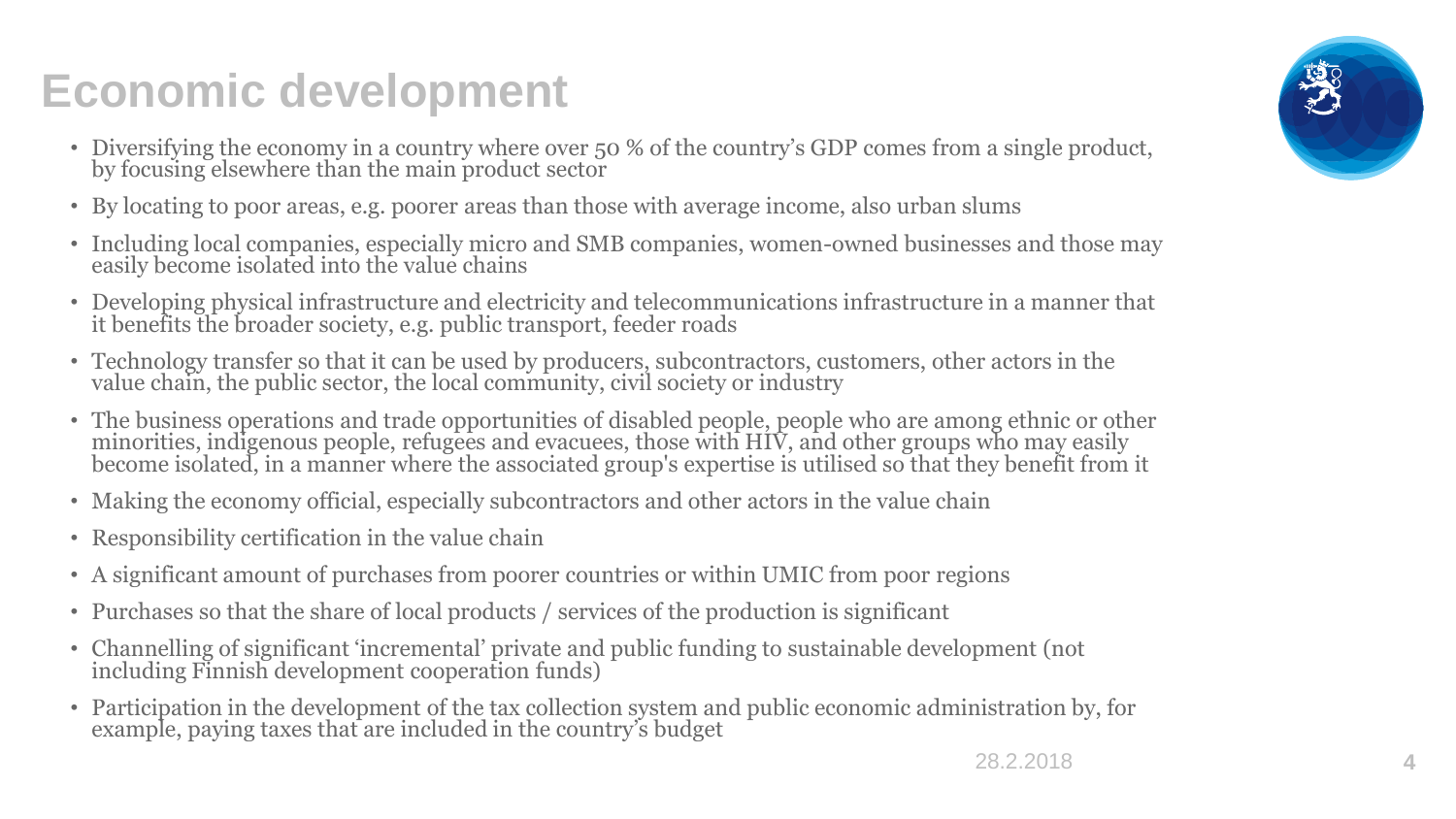## **Learning**

- Offering professional, technical and entrepreneurship training beyond internal needs and in a manner that the training results in an officially accepted degree
- Offering professional, technical and entrepreneurship training to disabled people, ethnic or other minorities, indigenous people, refugees, evacuees, people with HIV, other groups easily facing isolation
- Developing apprenticeship and vocational education systems, offering internships and apprenticeships in a manner that the training results in an officially accepted degree
- For people without basic education: Ability to participate in basic education as a part of employment/during work hours
- Organising basic courses on employee rights and occupational health and safety matters
- Promoting the use of information technology in order to develop an innovative economy and social activities, political participation and effect
- Use of information technology in order to scale equal learning / teaching

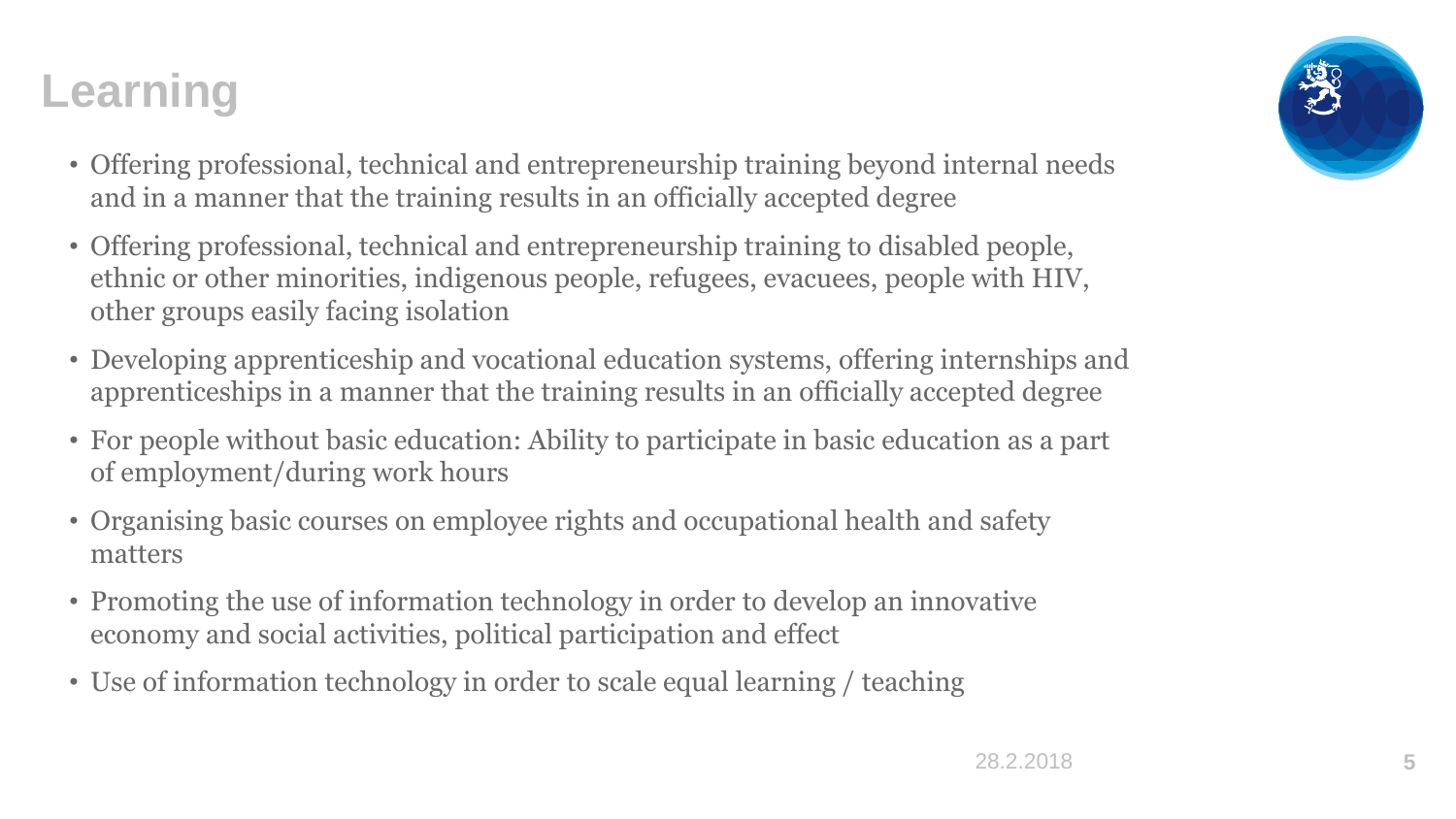# **Responsibility**

- Extending education, health, social and security services beyond the personnel
- Other community development, such as life skills, HIV/AIDS or other health education, water and sanitation systems
- Promoting the transparency of the supply chain and its inspection and certification
- Developing the capacity of companies in order to ensure transparency of the supply chain
- Mobilising local companies to promote corporate responsibility (e.g. establishing/managing local Global Compact network)
- Being active in one of the areas of corporate responsibility, such as business and human rights, for example
- The development of administration, civil society and the private sector capacity in responsibility matters
- Drafting a country-specific anti-corruption / good governance / human rights programme and following it
- Monitoring of human rights (including land rights), support of appeal and compensation mechanisms on a national level
- The development of internal, transparent appeal and compensation mechanisms in businesses and the commitment to their implementation 6

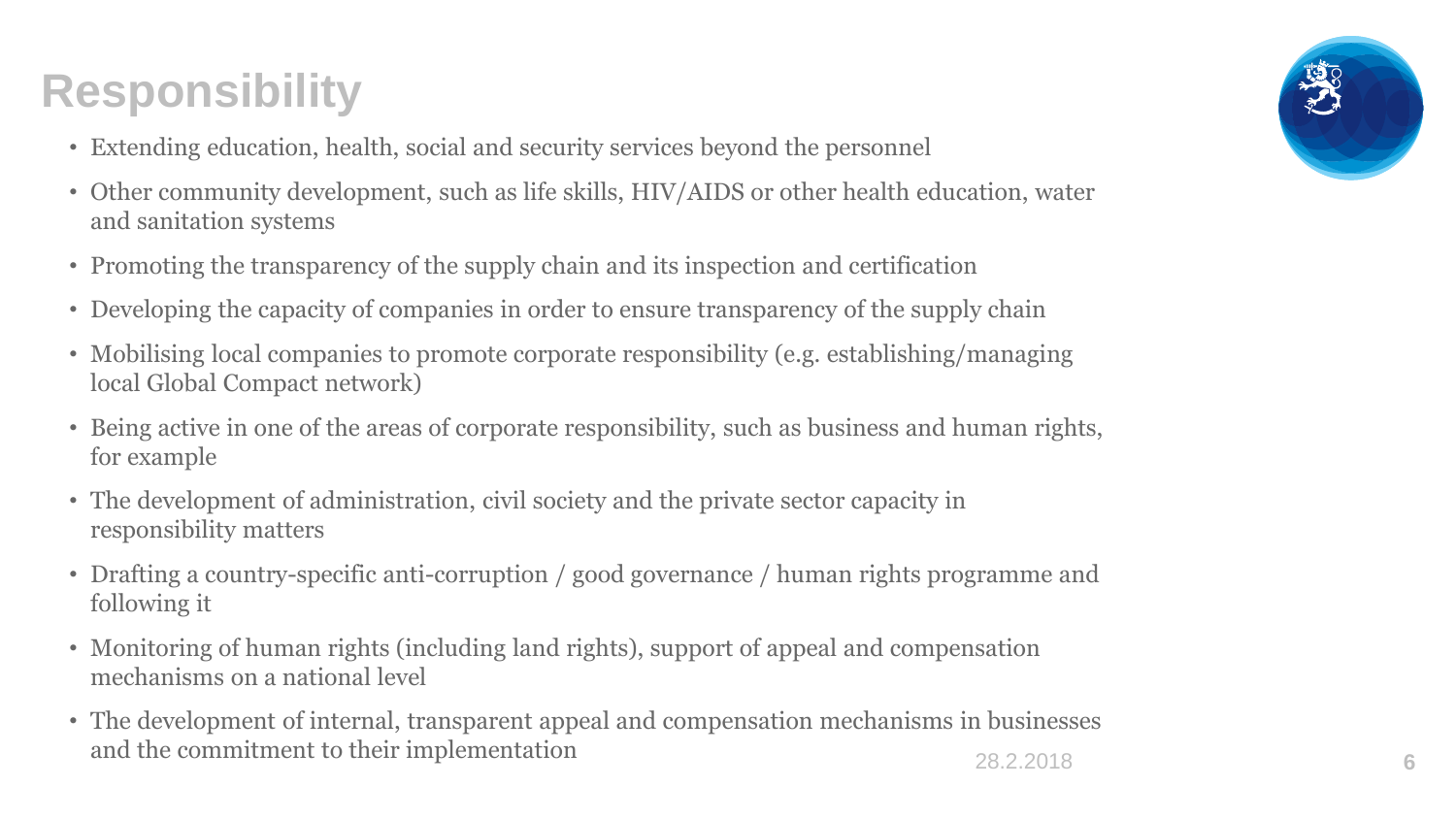# **Social development**

- Producing available (affordable) products / services that have specific positive impacts on the well-being of the poorest people, disabled people, ethnic and other minorities, indigenous people, refugees and evacuees, those with HIV, and groups that may easily become isolated
- Promoting equality and inclusiveness and developing the associated appeal mechanisms
- Changing the labour structure based on traditional gender roles and distribution, including studying and reporting on gender quotas
- Developing social infrastructure for the work community, e.g. establishing day care services
- Participation in the development of social infrastructure on the national, regional or local level outside of the work community
- Improving accessibility
- Promoting culture activities outside of the workplace



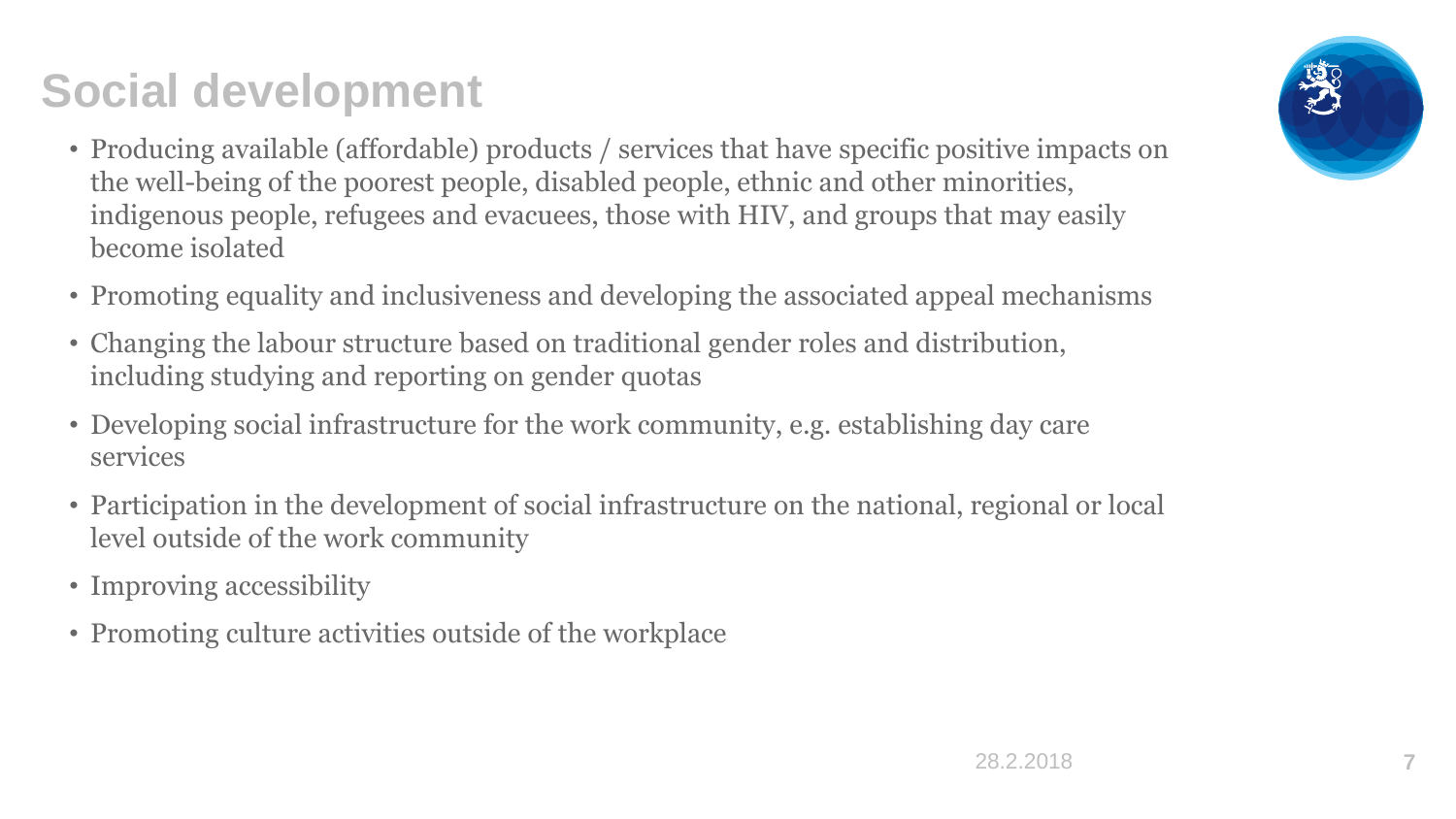### **Energy, natural resources, water**

- Increasing the production of renewable energy beyond internal needs
- Improving the distribution efficiency or renewable energy
- Improving the efficiency of energy consumption or reducing it
- Increasing the use of renewable energy in internal production
- Improving the efficiency of the use of natural resources and produced materials or their reduction
- Improving the efficiency or reducing of the use of water, developing closed circulation systems
- Improving environmentally friendly recycling
- Promoting the just opportunities of the poorest people, disabled people, members of ethnic and other minorities, indigenous people, refugees and evacuees, those living with HIV, and other groups of people that may easily become isolated to benefit from renewable energy, natural resources and water reserves.
- Promoting the just and equal distribution of the income received from natural resources
- Conducting human rights and social impact assessments when operating in the natural resources segments

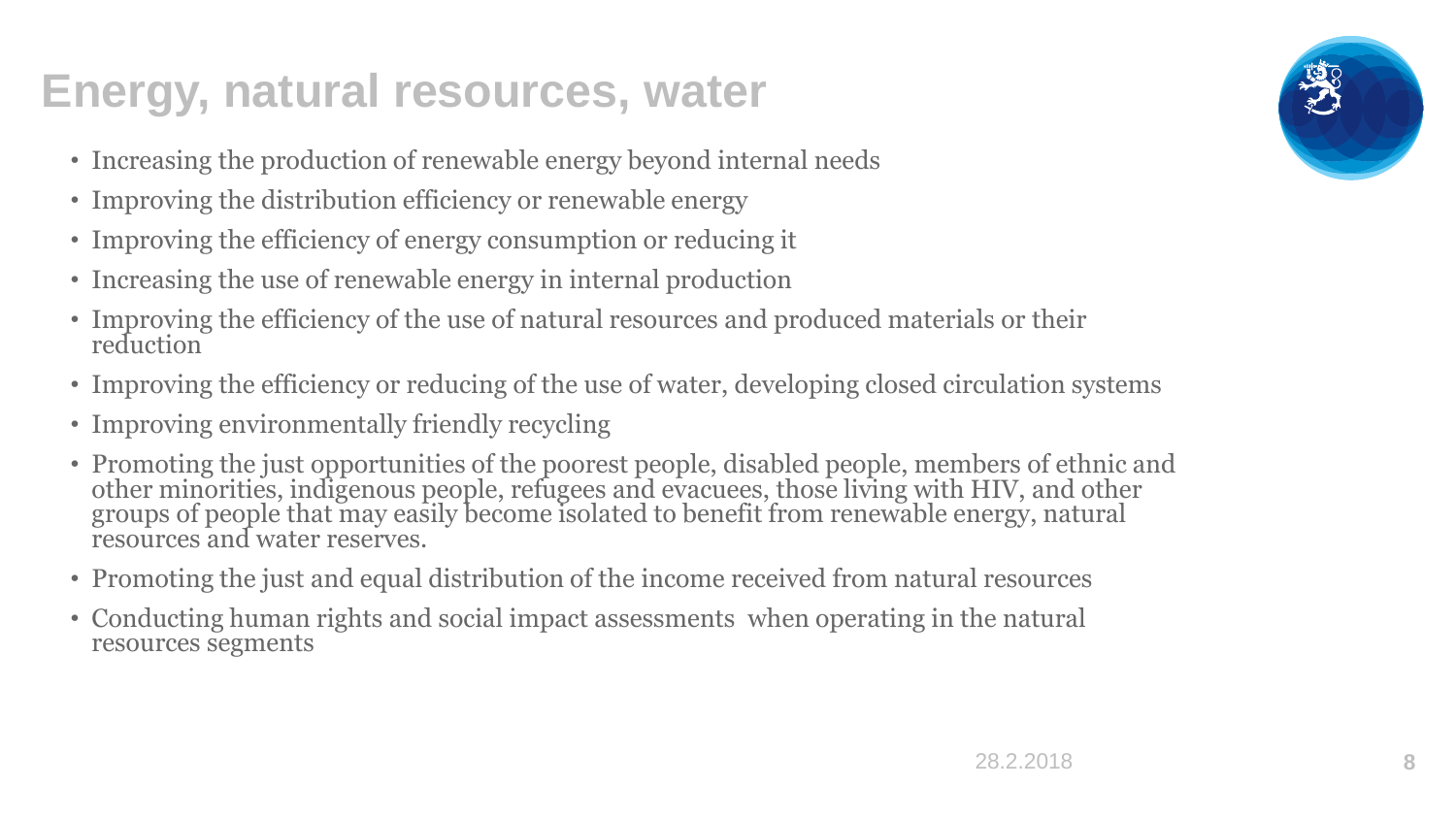## **Environment**

- Reducing the production of waste, hazardous substances, pollution, impurities or greenhouse gases
- Improving the processing efficiency of waste, hazardous substances, pollution, impurities or greenhouse gases
- Transfer of environmental technology and the associated capacity development, so that it can be used by producers, subcontractors, customers, other actors in the value chain, the public sector, the local community, civil society or industry, for example
- Producing products / services that have specific positive impacts on the living environments of the poorest people, disabled people, ethnic and other minorities, indigenous people, refugees and evacuees, those with HIV, and groups that may easily become isolated
- Improving environmentally friendly recycling
- Demonstration influencing in order to promote positive environmental impact and increase environmental awareness elsewhere in society
- Environmental impact analysis of imported products and potential certification
- All aforementioned environmental impacts in other phases of supply and value chains